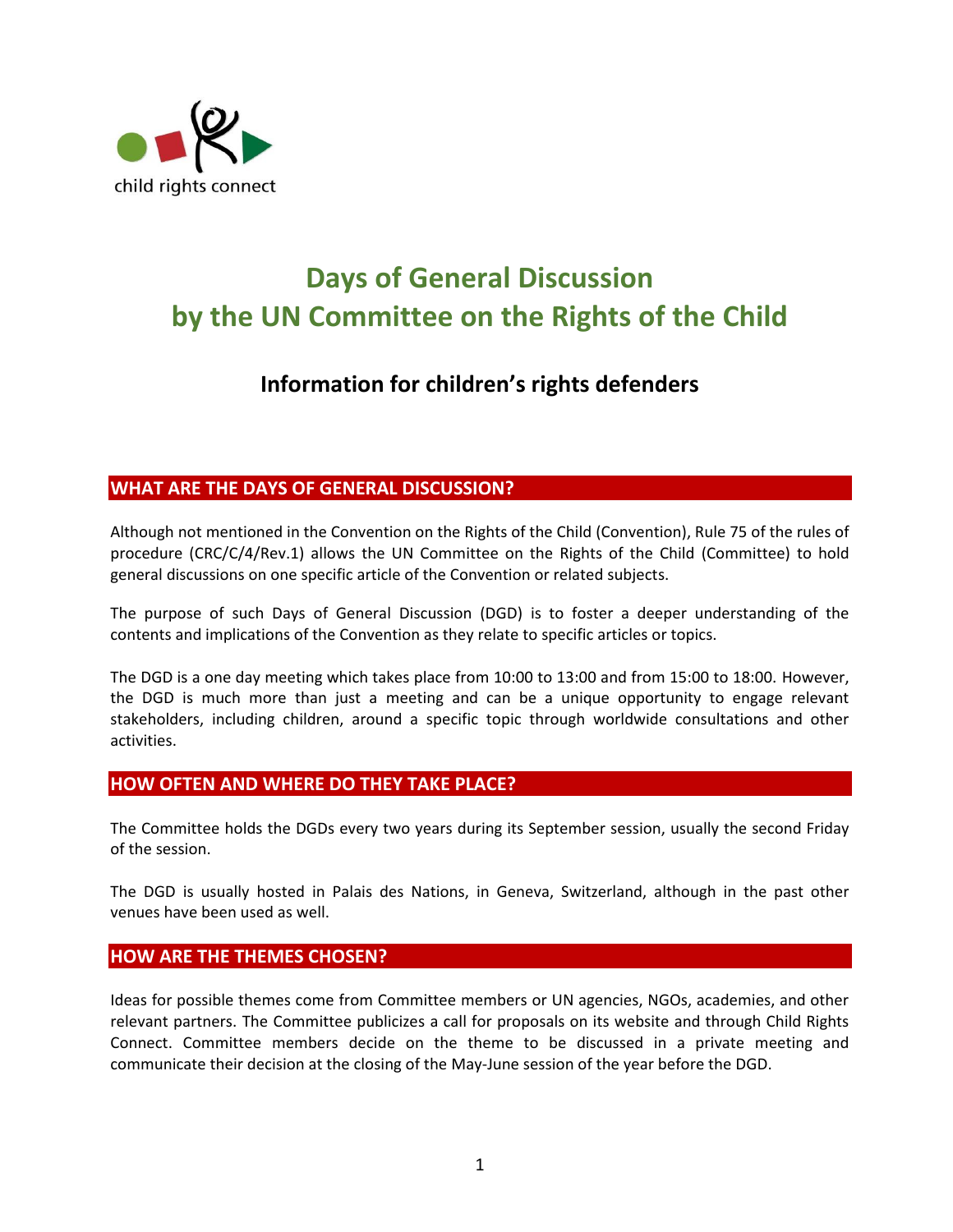# **HOW CAN I SUGGEST A THEME AND WHAT DOES IT IMPLY?**

Proposals need to be prepared based on the [Committee's guiding parameters](http://www.childrightsconnect.org/wp-content/uploads/2018/03/Guiding_Parameters_for_Proposing_CRC_DGD_Themes.doc) which outline the specific responsibilities and tasks of the partner organization.

Interested stakeholders must send their proposal to the Secretariat of the Committee [\(crc@ohchr.org\)](mailto:crc@ohchr.org) according to the deadline publicized in the call for proposals.

The selected partner organization has to coordinate with the Committee's Working Group (a group of 5-6 members committed to actively prepare the DGD) and the Committee Secretariat.

#### **HOW IS THE DGD STRUCTURED?**

The format of the DGD varies depending on the topic and the stakeholders involved. Once the DGD concept note has been published, the Committee, through its DGD Working Group, builds the agenda together with the partner organization.

The DGD generally begins with a plenary session followed by working groups and a closing plenary session, which includes a report back from the working group meetings and general conclusions from Committee members.

There is a two-hour lunch break (1:00-3:00) during which side events, such as exhibitions, films or discussions on a related theme, might take place.

# **WHO CAN PARTICIPATE AND IN WHAT WAYS?**

#### **Before the DGD**

All interested stakeholders can submit confidential or public written information to the Committee before the DGD. Children can send any types of materials, including reports, videos, drawings, etc. The public submissions will be published on the Committee's webpage.

The call for submissions is a unique opportunity to conduct consultations with children and other relevant stakeholders on local, national and regional levels. Anyone can seize this opportunity and use the DGD to open up a debate and undertake awareness raising and advocacy activities.

#### **During the DGD**

The DGD is open to any interested stakeholder. Representatives from governments, other human rights treaty bodies, UN agencies, NGOs, national human rights institutions, academics and other experts and individual children can participate in the DGD.

The DGD is usually webcasted and therefore people can watch the DGD from home and interact online if remote participation is available.

There might be other ways for engaging, depending on the concept of the DGD, such as for instance through DGD national hubs discussions.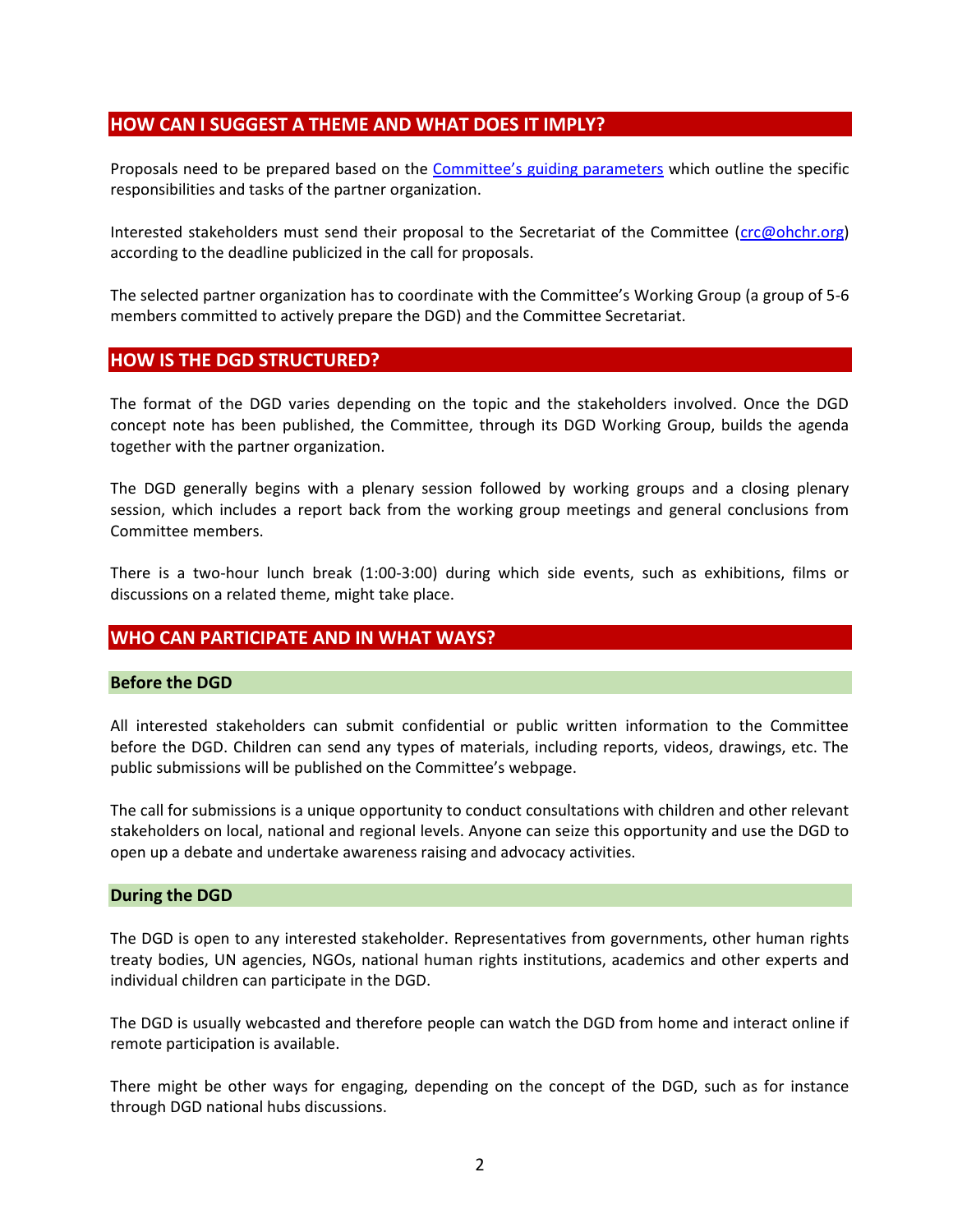#### **After the DGD**

All interested stakeholders can follow up using the DGD recommendations created by the Committee (see below).

#### **HOW DO I REGISTER FOR THE DGD?**

The number of participants is limited, usually to 150 participants. To attend the DGD, participants need to register and get an accreditation to access the UN buildings.

Guidelines for participants on registration are posted on the webpage dedicated to the event.

Priority is generally given on a first come, first served basis. Other criteria such as the number of people from the same organization, regional distribution or child participation may also be taken into account.

There is no registration fee but the Committee does not have any funding available for travel expenses.

#### **HOW DO I PREPARE A WRITTEN SUBMISSION FOR THE DGD?**

Guidelines for submissions are posted on the webpage dedicated to the event. It is important to prepare the submissions based on the concept note and the related guidelines in order to provide relevant and accessible information.

Contributions must be submitted in one of the three working languages of the Committee (English, French and Spanish).

Submissions will not be translated by the United Nations.

#### **CAN I MAKE A PRESENTATION DURING THE DGD?**

The Committee welcomes oral contributions but requests that participants avoid making formal statements.

Time is extremely limited and interventions should be concise, constructive and relevant to the topics under discussion.

This is not the appropriate time or place to explain what an organization does or how it works. This information can be placed on tables set out for this purpose in the conference room.

#### **HOW DO I PREPARE FOR THE DGD?**

Read all the relevant documents published on the event page, including the concept note and the written submissions.

If you are a child or supporting a child to participate, contact Child Rights Connect who will be able to provide you with specific information and technical assistance. We will also inform you if there are any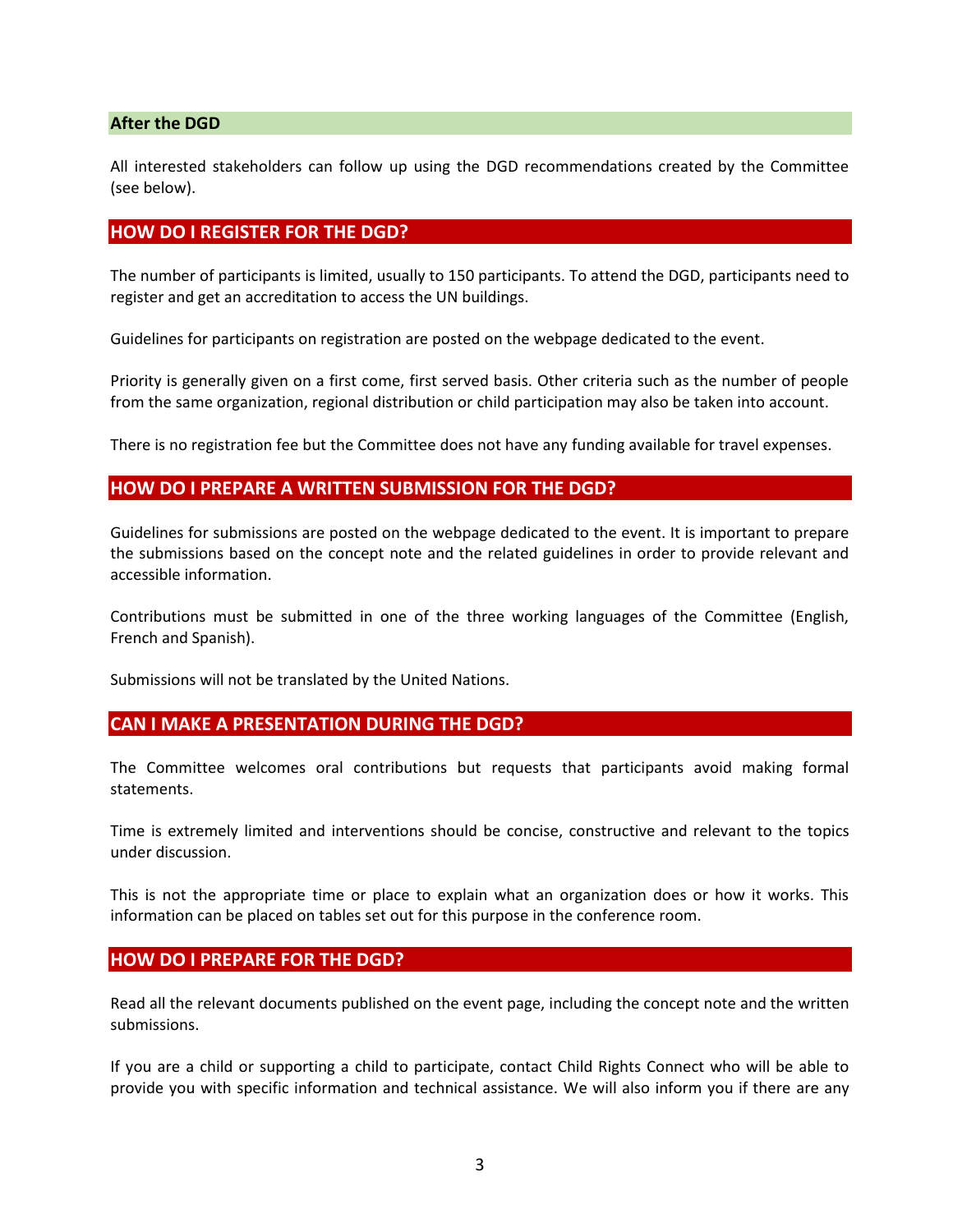training or briefing/debriefing activities planned for children. These are great opportunities to familiarize with some Committee members, the venue, and meet with other children before and after the DGD.

The DGD is a good opportunity to networking. Plan some additional time before the DGD to meet with individuals who may be coming to Geneva or who are based in Geneva.

# **ARE THERE SPECIFIC GUIDELINES FOR CHILD PARTICIPATION?**

The Committee is currently drafting specific working methods on child participation in DGDs. The working methods will be adopted at the May-June 2018 session of the Committee.

These will build on the existing child participation guidelines of the Committee, including the General Comment 12 on the right to be heard and the Working Methods for Children's Participation in CRC Reporting.

# **WHAT IS THE OUTCOME OF THE DGD?**

The Committee adopts a series of recommendations for States Parties and other stakeholders that are included in the final report which is posted on the event's webpage.

Recommendations may call for studies to be done by the UN General Assembly (Study on Children in Armed Conflict; Study on Violence against Children).

Recommendations may make proposals for the drafting of new international instruments (Optional Protocol on Children in Armed Conflict; International Standards for the Protection and Alternative Care of Children without Parental Care).

Written and oral input from the discussions has also contributed to the subsequent drafting of General Comments on similar topics (HIV/AIDS and the rights of the child; implementing child rights in early childhood; the rights of children with disabilities).

The DGD has also been used as an opportunity to strengthen the strategic collaboration between the Committee and other regional and international Human Rights mechanisms, such as the UN Special Rapporteur on Environment for the 2016 DGD.

#### **HOW CAN THE RECOMMENDATIONS BE USED IN MY WORK?**

The DGD recommendations can strengthen national advocacy arguments and activities and should be brought to the attention of as many actors as possible on national level, especially children.

Suggestions should be made by all those concerned as to how the recommendations of the Committee can be followed-up and implemented at the national level in order to improve the situation of children.

# **ROLE OF CHILD RIGHTS CONNECT**

Child Rights Connect provides advice to children's rights defenders on how to effectively engage in DGDs, at all stages of the process (from the time of submitting a proposal to the follow-up).